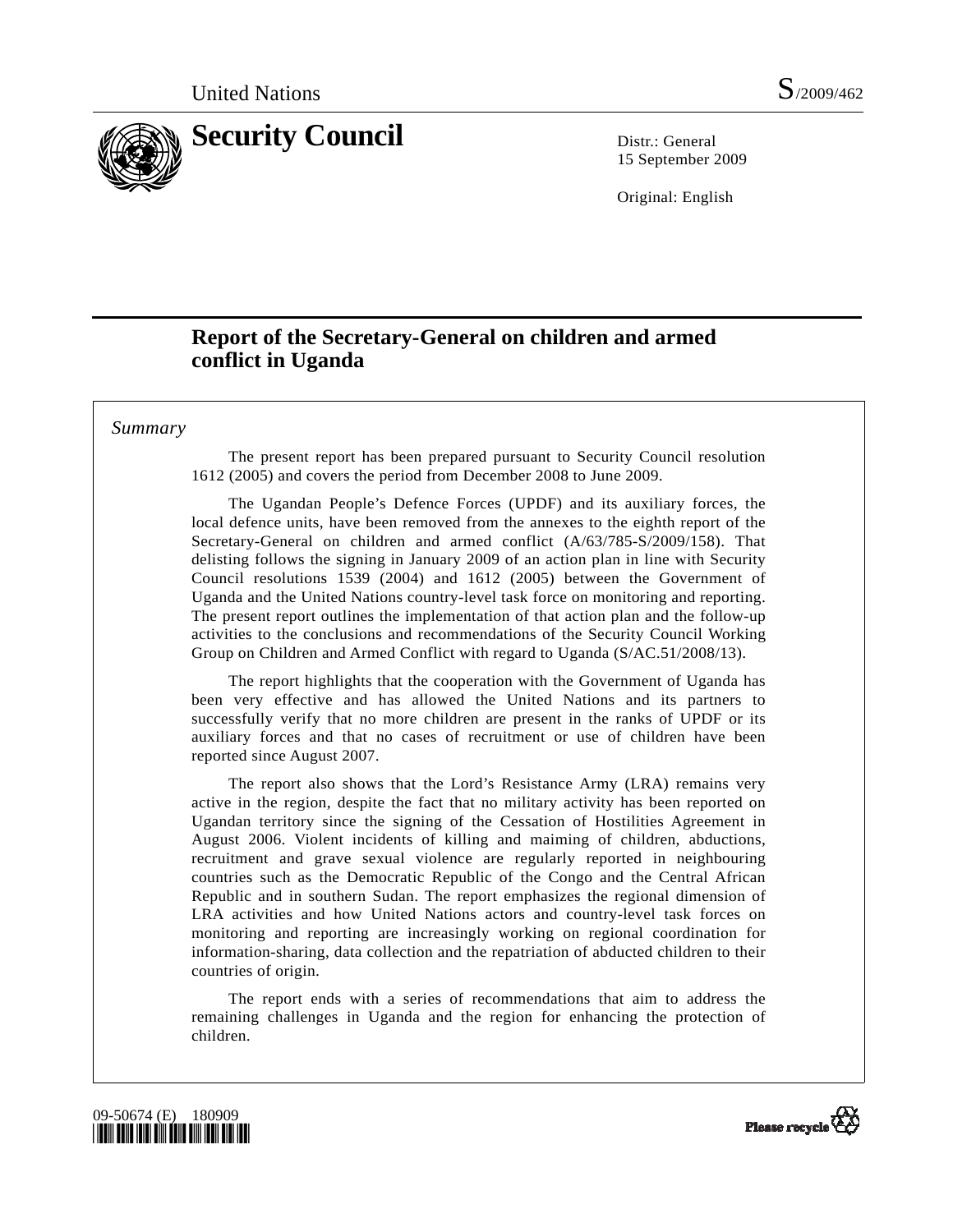### **I. Introduction**

1. During the period under review, major results have been achieved in the implementation of the monitoring and reporting mechanism in accordance with Security Council resolutions 1539 (2004) and 1612 (2005) on grave violations against children in Uganda.

2. The first achievement was the signing in January 2009 of an action plan between the Government of Uganda and the Uganda Task Force on Monitoring and Reporting regarding children associated with armed forces in Uganda. That was followed by the verification visits to Uganda People's Defence Forces (UPDF) facilities in northern Uganda by the Task Force and the subsequent submission to the Office of the Special Representative of the Secretary-General for Children and Armed Conflict of the verification report that constitutes the basis of the present report. UPDF and its auxiliary forces, the local defence units, were de-listed from the eighth report of the Secretary-General on children and armed conflict (A/63/785-S/2009/158).

# **II. Signing of action plan between the Government of Uganda and the Uganda Task Force on Monitoring and Reporting regarding children associated with armed forces in Uganda**

### **A. Background**

3. On 16 January 2009, the Government of Uganda and the Uganda Task Force on Monitoring and Reporting signed an action plan regarding children associated with armed forces in Uganda, in line with the provisions of Security Council resolutions 1539 (2004) and 1612 (2005) and the conclusions of the Council's Working Group on Children and Armed Conflict. The action plan marks the outcome of three years of ongoing dialogue and cooperation between the Government of Uganda, notably the Ministry of Foreign Affairs, UPDF and the Task Force. The adoption of the joint action plan obligates the Government to:

 (a) Prevent and end the association of children under the age of 18 with armed and auxiliary forces, otherwise known as local defence units;

 (b) Appoint focal points at the highest level of the Government on the implementation of the action plan;

 (c) Provide access on a regular and ad hoc basis to UPDF and auxiliary facilities to the Task Force in order to monitor and verify compliance;

 (d) Promptly investigate allegations of recruitment and use of children and ensure the prosecution of perpetrators.

4. The action plan identifies time-bound activities relating to children associated with armed forces in Uganda. Among other things, the measures include verification visits to all UPDF facilities by the Uganda Task Force on Monitoring and Reporting and regular access to all relevant UPDF units by the Task Force. Beyond the verification visits to UPDF facilities, the action plan covers five other areas of activity: (a) ensuring cooperation with international organizations in the concrete implementation of the action plan, (b) preventing the recruitment of children under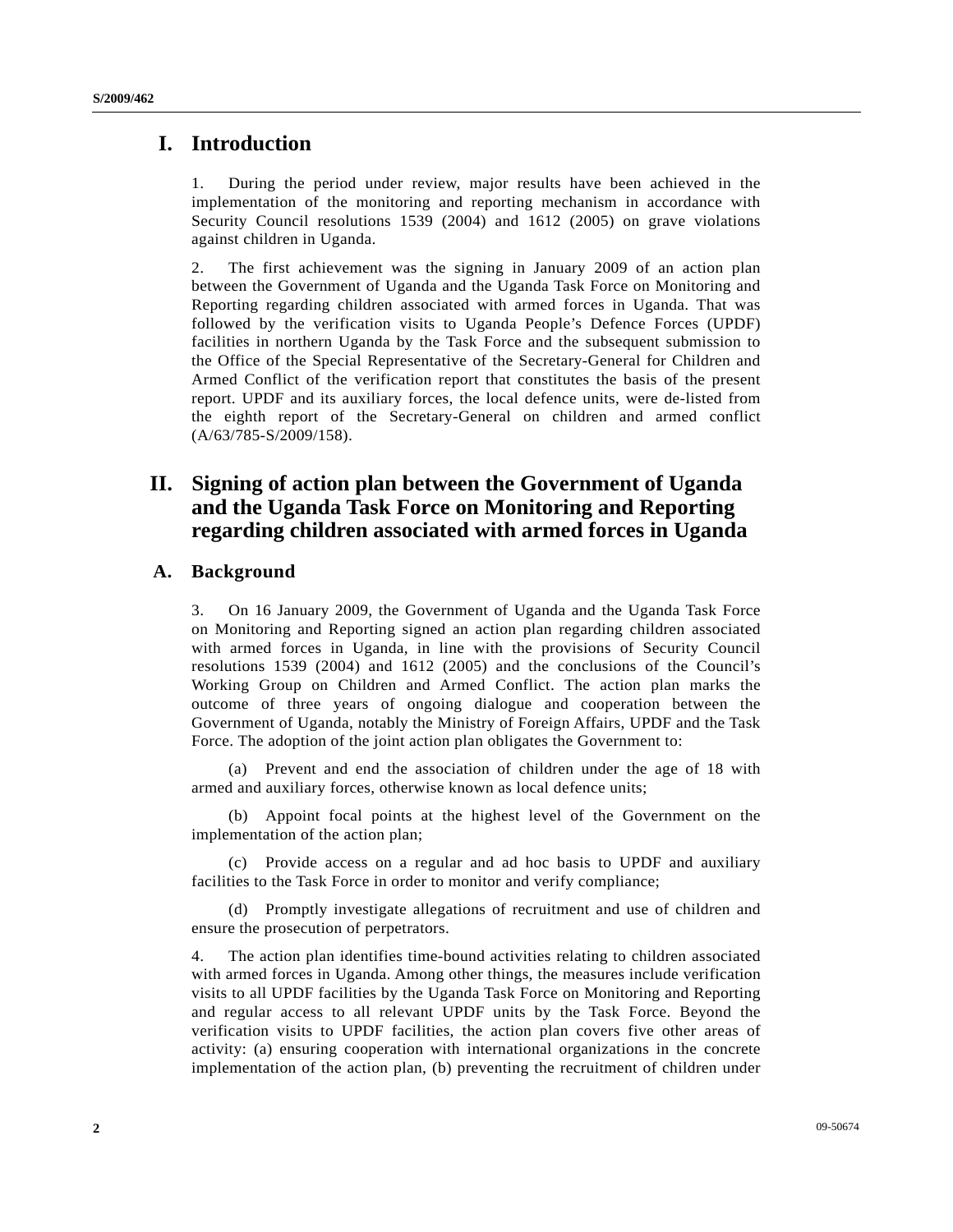the age of 18 years, (c) awareness-raising and capacity-building of UPDF soldiers, (d) releasing and reintegrating underage recruits and (e) enforcing accountability mechanisms in the event of any allegation of recruitment or use of children in UPDF or its auxiliary forces. The Task Force is providing ongoing support to the Government of Uganda in implementing these activities.

### **B. Progress on the implementation of the Uganda action plan**

#### **1. Verification visits to Uganda People's Defence Forces facilities in northern Uganda**

5. In compliance with the above components of the action plan, the Government of Uganda and the Uganda Task Force on Monitoring and Reporting in early 2009 agreed upon a series of visits by the Task Force to UPDF facilities in northern Uganda, with a view to verifying that no persons under the age of 18 were present within, or recruited into, its ranks. The Task Force also sought to verify that members of UPDF and its auxiliary forces were not involved in committing other grave child rights violations, particularly in relation to sexual violence, which was a commonly reported violation committed by UPDF. It should be noted, however, that since September 2007 only 16 cases of sexual violence have been registered, and appropriate and timely action has been taken by the Ugandan authorities in those cases.[1](#page-2-0) Significantly, no case of recruitment or use of children by UPDF or its auxiliary forces has come to the attention of the Task Force, as reflected in the inputs on Uganda to the eighth report of the Secretary-General on children and armed conflict. Throughout the visits, UPDF extended excellent cooperation to the verification team. The Task Force is planning to undertake another round of verification visits in the third and fourth quarters of 2009.

6. The verification team also confirmed that the local defence units were in the process of being phased out as part of the process of professionalizing UPDF. Local defence unit members who qualify to serve in the armed forces of Uganda under the established recruitment criteria will be formally integrated into UPDF. Members of local defence units who do not meet the recruitment criteria, including age, will be demobilized with a compensation package and reintegrated into civilian life.

### **2. Monitoring the recruitment process of the Uganda People's Defence Forces in the northern districts of Uganda**

7. As part of the collaboration between the Uganda Task Force on Monitoring and Reporting and UPDF, the Task Force observed the UPDF recruitment process in the northern districts of Uganda, which took place on 12 and 13 February 2009 in Kitgum District and on 13 and 14 February 2009 in Pader District. Finally, on 21 February 2009, the recruitment exercise was concluded in Lira District. It was noted that strict age requirements for recruitment into UPDF, as set forth in existing laws and regulations, were strictly observed and followed by UPDF officers in compliance with the UPDF internal circular of February 2009 containing

<span id="page-2-0"></span>**\_\_\_\_\_\_\_\_\_\_\_\_\_\_\_\_\_\_** 

<sup>1</sup> Of the 16 cases registered, six alleged perpetrators have been arrested, one remains under investigation and nine remain at large.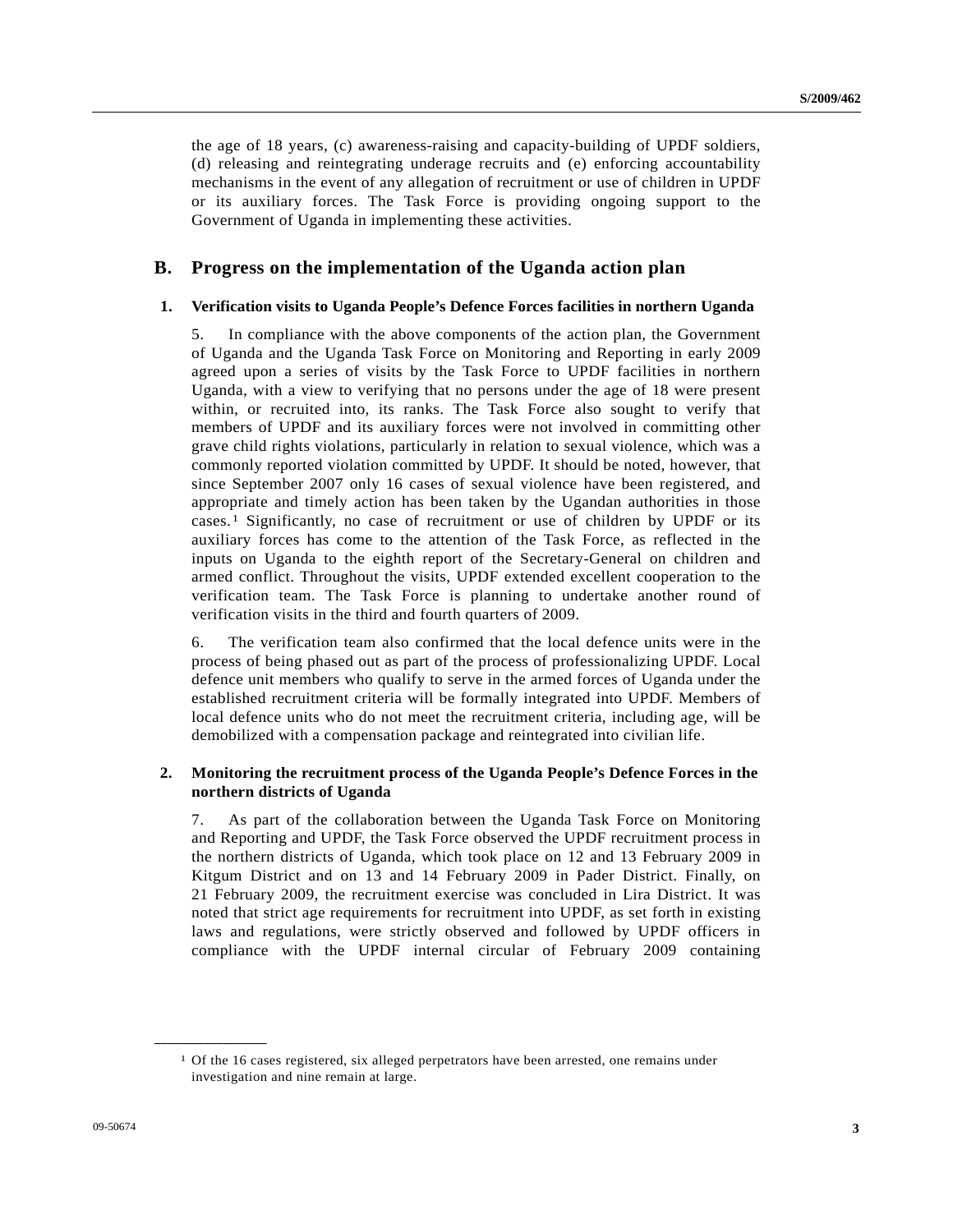instructions on recruitment criteria in relation to the above-mentioned general recruitment exercise.[2](#page-3-0)

#### **3. Awareness-raising on child rights violations and Security Council resolution 1612 (2005)**

8. The Uganda Task Force on Monitoring and Reporting members conducted awareness-raising on the rights of children and orientation for members of the UPDF Unit Disciplinary Committee in 5th Division headquarters in Pader District on 28 May 2009. Members of the Committee were sensitized on Security Council resolution 1612 (2005) and on the contents of the Uganda action plan regarding prevention of the recruitment and use of children by the Ugandan armed forces. Overall, the majority of members expressed a strong interest in getting more involved in the implementation of the action plan by taking active part in its dissemination and rollout. The Task Force members also used the forum to raise awareness of child rights violations, especially highlighting acts of sexual violence that had mainly been perpetrated against children by UPDF and its auxiliary forces. Particular emphasis was placed on the need for the Unit Disciplinary Committee to hold perpetrators of child rights violations accountable for their actions given that the Committee was mandated by article 195 of the 2005 Uganda People's Defence Forces Act to enforce discipline among UPDF and its auxiliary forces.

9. The Government of Uganda extended its cooperation to the Task Force in the implementation of the action plan, including by guaranteeing regular access to all relevant UPDF units, sharing and enhancing access to any existing documentation related to recruitment, permitting independent monitoring of the UPDF recruitment process and extending invitations for awareness-raising activities within the framework of the action plan.

# **III. Compliance of the Uganda People's Defence Forces and the local defence units**

10. Based on the findings of its verification visits to UPDF facilities in northern Uganda, the Uganda Task Force on Monitoring and Reporting prepared an extensive report summarizing its activities and findings for consideration of the removal of UPDF and its auxiliary forces from the annexes to the eighth report of the Secretary-General on children and armed conflict. Following deliberations on the report of the Uganda Task Force on Monitoring and Reporting, the Task Force on Children and Armed Conflict at United Nations Headquarters, chaired by my Special Representative for Children and Armed Conflict, endorsed the recommendations contained in that report, and UPDF and its auxiliary forces, the local defence units, were then de-listed from annex II in the eighth report of the Secretary-General on children and armed conflict.

11. The Uganda Task Force on Monitoring and Reporting will, however, continue to monitor the compliance of UPDF within the action plan framework to ensure that

<span id="page-3-0"></span>**\_\_\_\_\_\_\_\_\_\_\_\_\_\_\_\_\_\_** 

<sup>2</sup> The circular clearly spelled out the recruitment criteria of citizenship, medical fitness, age, level of education, possession of a driver's licence and good conduct. Regarding age, the instructions provide that "all officer cadets and recruits must be adult males and females between the ages of 18-25 years".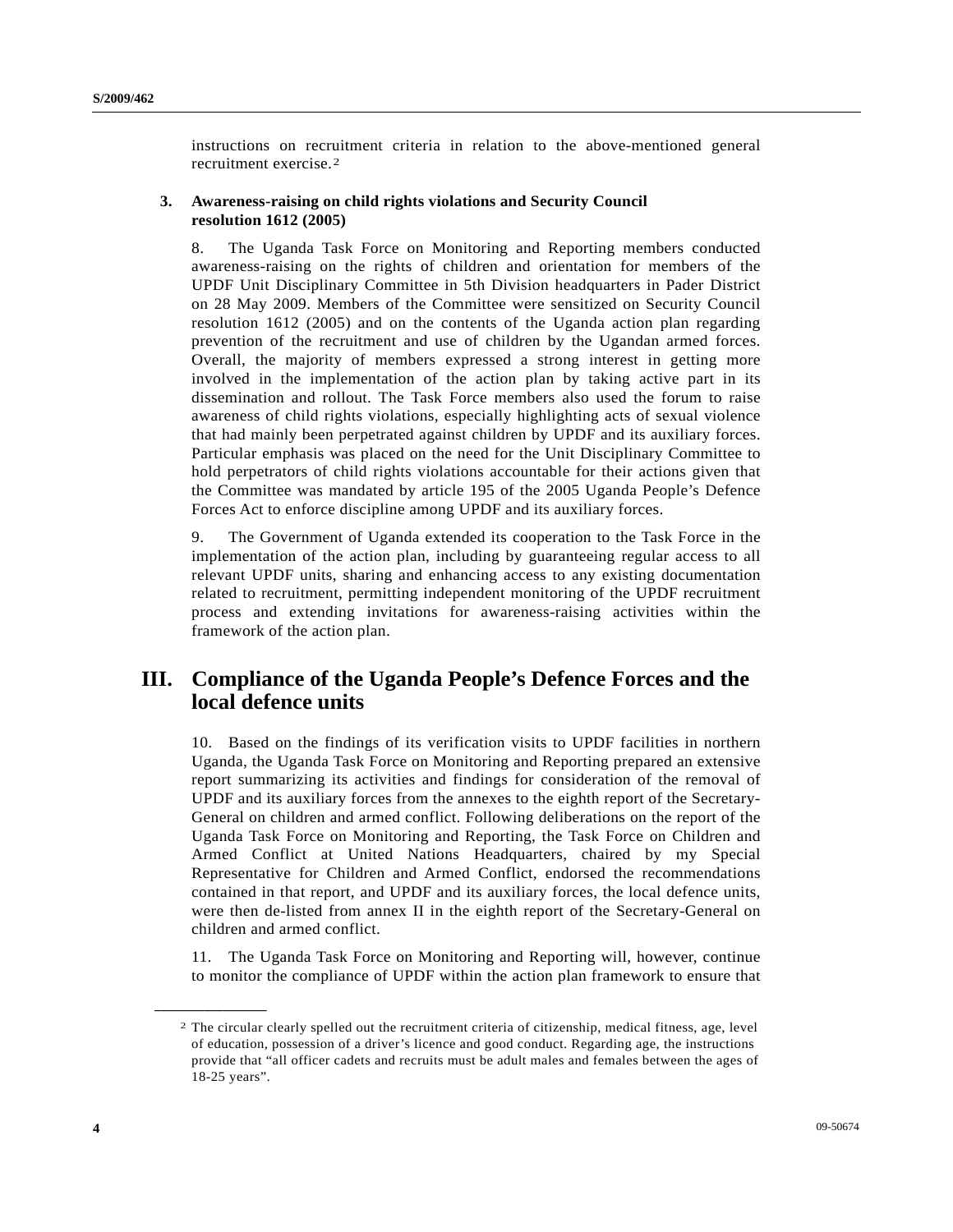continuous efforts are made to prevent the recruitment and use of children and that the implementation of the action plan continues. However, the Lord's Resistance Army (LRA), whose leadership originates in Uganda and a significant number of whose forces are also from Uganda, remains listed in annex II to the Secretary-General's eighth report on children and armed conflict.

# **IV. Activities undertaken with regard to the December 2008 conclusions of the Security Council Working Group on Children and Armed Conflict with regard to Uganda**

12. In the June 2008 additional report of the Secretary-General on Children and Armed Conflict in Uganda (S/2008/409, para. 9), the task forces on monitoring and reporting in Uganda, the Central African Republic, the Democratic Republic of the Congo and the Sudan, $3$  in close cooperation with the United Nations Organization Mission in the Democratic Republic of the Congo (MONUC) and the United Nations Mission in the Sudan (UNMIS), were requested to develop a strategy for increased regional joint capability to monitor and report on cross-border recruitment and use of children by the Lord's Resistance Army (LRA). In December 2008, in its latest conclusions on Uganda (S/AC.51/2008/13), the Security Council Working Group on Children and Armed Conflict requested the establishment of a joint regional strategy.

13. In response, the Uganda Task Force on Monitoring and Reporting has been engaged in consultations with the Resident Coordinator of the United Nations country team in Uganda, United Nations Children's Fund headquarters and regional offices, Department of Peacekeeping Operations missions in the Sudan and the Democratic Republic of the Congo and the Office of the Special Representative of the Secretary-General for Children and Armed Conflict on appropriate steps to establish a subregional strategy to monitor and report on grave child rights violations committed by LRA in the region. That, coupled with reports on alleged atrocities committed by the rebel group during the reporting period, makes the realization of such a strategy particularly timely.

14. One of the sole recommendations that has not been adequately addressed to date has been the evacuation of all school premises by UPDF forces. Baralegi school in Lira District has remained under the occupation of the Presidential Guard Brigade since March 2004.

# **V. Grave violations against children perpetrated by the Lord's Resistance Army in the region**

15. Although LRA violations against children were originally reported solely under Uganda country situation reporting, the geostrategic situation of that group, which is expanding its armed activities to the wider region, has necessitated that LRA violations now be reported under country situation reports to the Security Council and its Working Group on Children and Armed Conflict under an additional

<span id="page-4-0"></span>**\_\_\_\_\_\_\_\_\_\_\_\_\_\_\_\_\_\_** 

<sup>3</sup> The peacekeeping missions in the Central African Republic, the Democratic Republic of the Congo and the Sudan chair their respective task forces.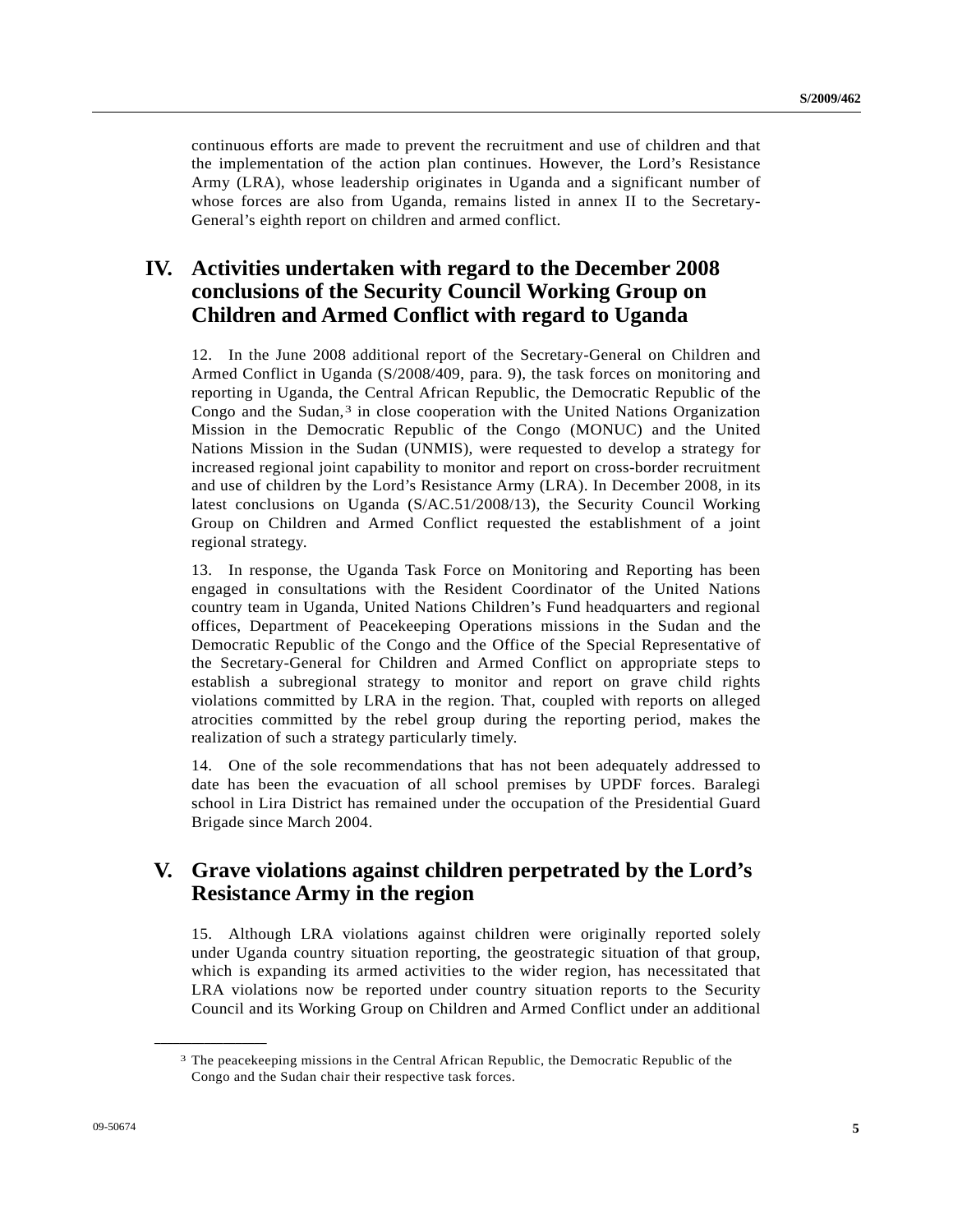three country situations of concern: Sudan, Democratic Republic of the Congo and Central African Republic.

16. LRA has not knowingly operated in Ugandan territory since the cessation of hostilities in August 2006. For that reason, no cases attributable to LRA have been recorded by the Uganda Task Force on Monitoring and Reporting. Over the past four years, however, the LRA, including a substantial but unknown number of Ugandan children associated with its forces, has increasingly moved into neighbouring countries to establish additional bases, and children and their communities in the Sudan, the Democratic Republic of the Congo and the Central African Republic have been the victims of attacks that have claimed hundreds of lives and resulted in the disappearance of hundreds of children. In the Democratic Republic of the Congo, 233 abductions of children by LRA were documented by child protection partners between 1 December 2008 and 30 June 2009; 128 of them occurred during violent attacks at the end of 2008. LRA attacks and continued military operations in the Democratic Republic of the Congo have triggered the displacement of 226,000 persons since the beginning of 2009.

17. The brutal assaults by LRA include killing and maiming, abductions, sexual abuses, looting and destruction of property. Since April 2008, escalating violence initially struck Haut-Uélé District, including the town of Dungu, and has spread into Bas-Uélé District since April 2009, following the deployment of troops reinforced by MONUC and Armed Forces of the Democratic Republic of the Congo in Haut-Uélé. In southern Sudan and the Central African Republic, where attacks are reported regularly, the situation is equally troubling.

18. In early November 2008, stakeholders in the peace process, including representatives from the Governments of Uganda and Southern Sudan, LRA, the United Nations, the African Union, donor countries and civil society, met in Kampala and called upon LRA leader Joseph Kony to sign the Comprehensive Peace Agreement aimed at ending the 23-year conflict between the Government of Uganda and LRA. Those efforts failed, however, and the Comprehensive Peace Agreement remains unsigned. Meanwhile, as previously mentioned, LRA has increasingly become a regional actor operating in the north-eastern Democratic Republic of the Congo, southern Sudan and the Central African Republic. On 14 December 2008, UPDF, the Armed Forces of the Democratic Republic of the Congo (FARDC) and the Sudan People's Liberation Army launched a joint military operation on LRA rebels in Garamba National Park in the Democratic Republic of the Congo. The attacks reportedly provoked the dispersion of LRA elements towards the Sudanese border and the south of the Haut-Uélé District of the Democratic Republic of the Congo. Since December 2008, LRA elements, operating in small groups, reportedly conducted attacks against several localities in the Democratic Republic of the Congo, killing civilians, burning houses and abducting children and adults. In total, it is estimated that more than 1,000 civilians have been killed and several hundred abducted by LRA since it increased its violent activities in 2008.

19. The security situation has hampered humanitarian access to many areas of the Haut-Uélé, Bas-Uélé and Ango Districts. UPDF began withdrawing from the joint military operation in mid-March 2009, handing over to FARDC officially on 20 March 2009.

20. In a worrisome development, many communities on both sides of the Congolese-Sudanese border have set up civilian defence groups as a direct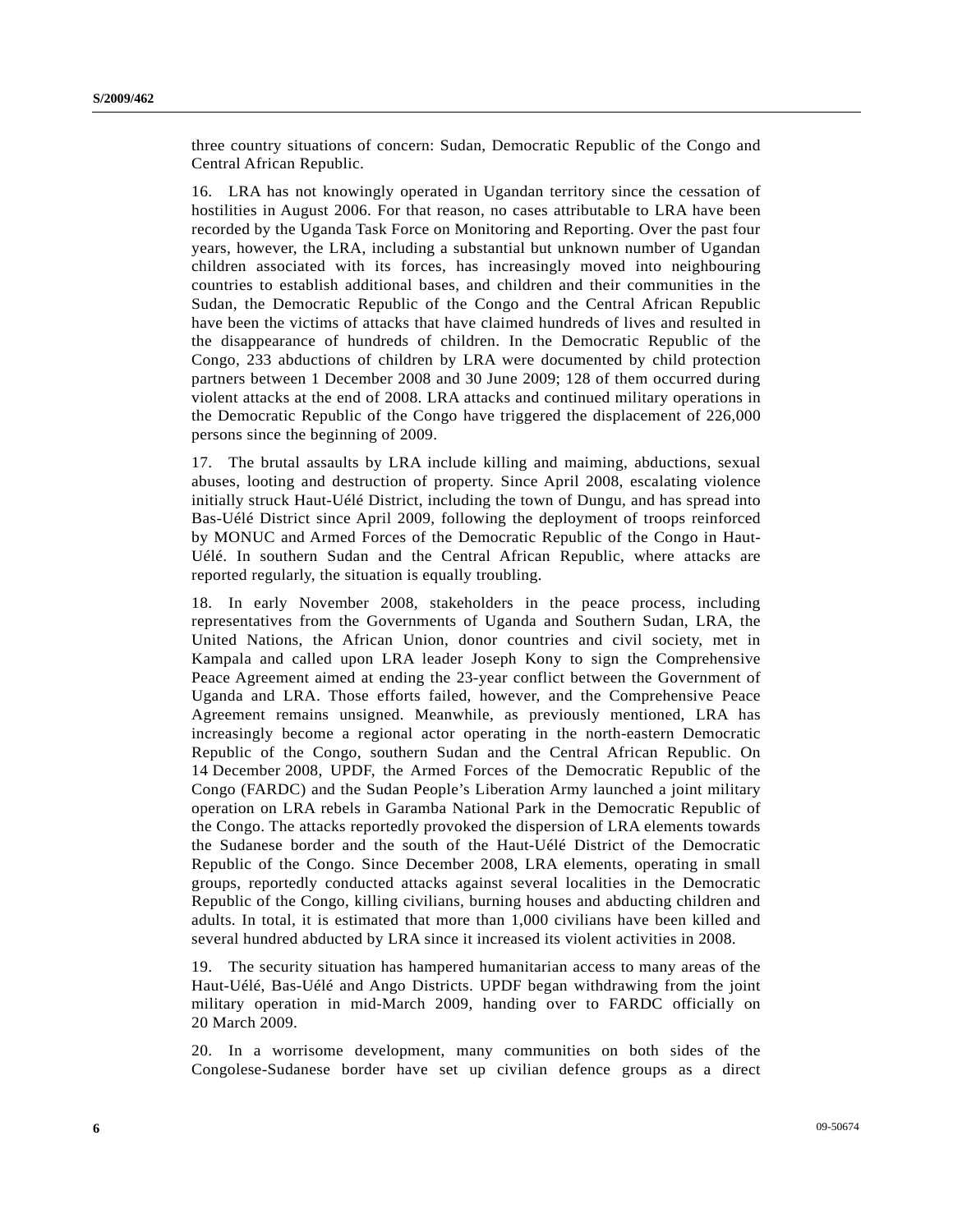consequence of the increased insecurity caused by the LRA presence in the Democratic Republic of the Congo; those groups are largely composed of youth and traditional hunters. If not addressed quickly, those groups could pose a major risk for child recruitment; they should be closely monitored.

## **VI. Regional initiatives to strengthen Lord's Resistance Army monitoring and reporting**

### **A. Regional monitoring and reporting mechanism**

21. To date, information-sharing mechanisms between countries have been specific to each country-level task force for reporting purposes. Cross-border inter-agency information-sharing takes place for the coordination of repatriation of children. Finally, as noted above, monitoring and reporting for the Security Council on LRA is now to be managed by each country-level task force that has LRA listed as part of its mandate (i.e., Uganda, Democratic Republic of the Congo, Central African Republic and southern Sudan).

22. A regional meeting to address the challenges of more coherent and analytical reporting on LRA is scheduled to be held in Nairobi in the third quarter of 2009. Its overall objective is to promote a coordinated strategy owned by all concerned actors in the region to ensure appropriate reporting on child rights violations, including more in-depth analysis and region-wide recommendations on how to address those violations, a common advocacy platform and more efficient communication among country operations. A major part of that meeting will be dedicated to the realization of an agreed strategy for the implementation of a regional monitoring and reporting mechanism on grave child rights violations perpetrated by LRA, as recommended by the Security Council Working Group on Children and Armed Conflict (S/2008/49, para. 9, and S/AC.51/2008/13, para. 12 (a)).

### **B. Programmatic monitoring, reporting and response strategies**

23. In January 2008, a meeting was conducted by UNICEF, Save the Children (Uganda), Save the Children (United Kingdom) based in the Democratic Republic of the Congo and the child protection section of MONUC to assess and plan for the release and cross-border return of children and women from LRA. The resulting plan details the process for their reception, disarmament, demobilization, repatriation/ relocation and reintegration. It was developed by Save the Children in Uganda and UNICEF in collaboration with MONUC, relevant child protection actors and the Ugandan Amnesty Commission. In December 2008 and January 2009, the operational plan was updated to ensure roles and responsibilities based on the current capacity of all concerned actors, with the participation of UNICEF (Democratic Republic of the Congo, Uganda, Central African Republic and Sudan), MONUC, Cooperazione Internazionale, Save the Children United Kingdom and strategic partners (the United Nations High Commissioner for Refugees and the International Committee of the Red Cross). The plan was also discussed with the relevant armed forces of the Democratic Republic of the Congo (FARDC) and Uganda (UPDF) and local authorities, including Governmental disarmament,